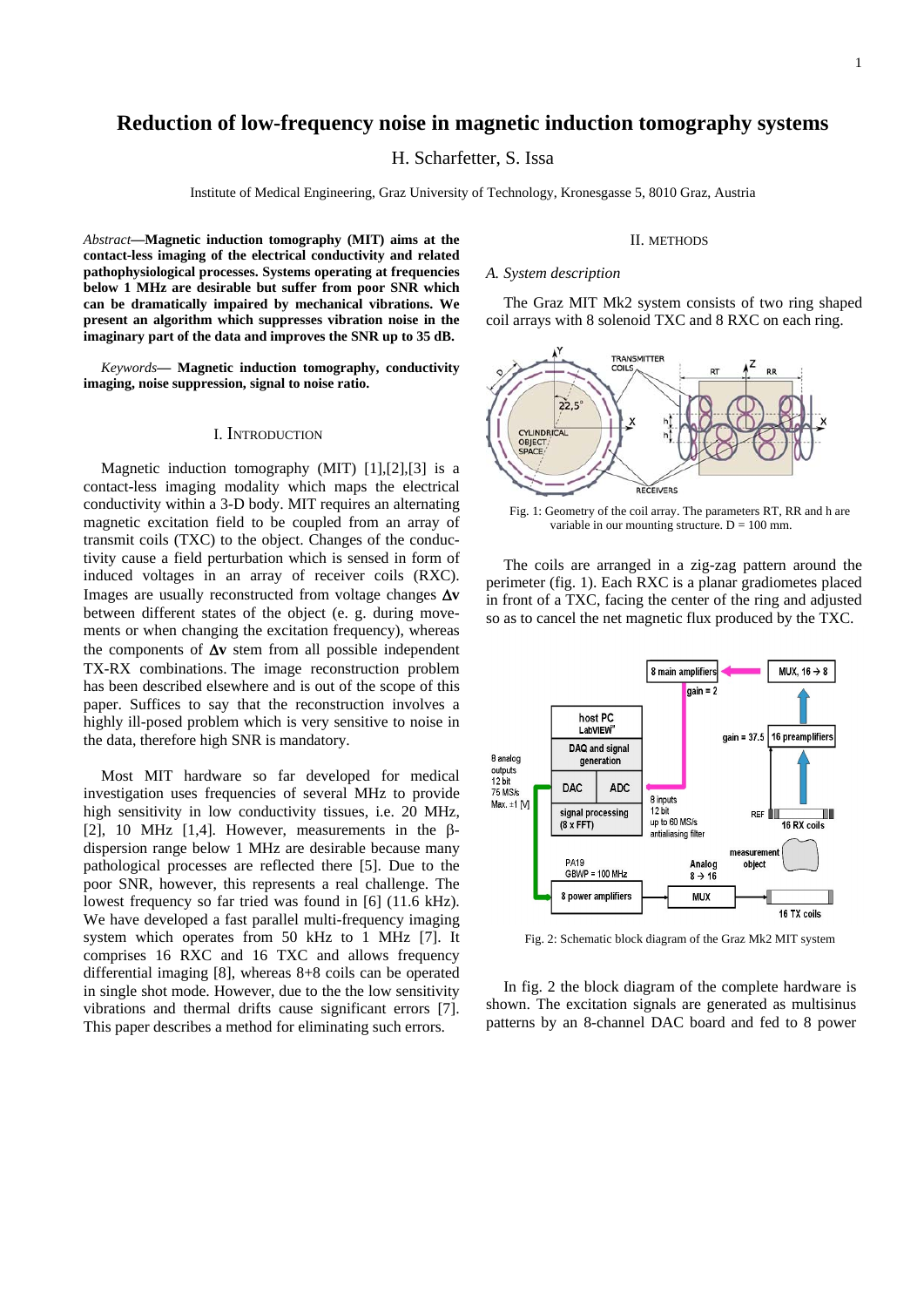amplifiers (PAs). To drive all 16 TXCs a  $8 \rightarrow 16$ multiplexer is provided. The response voltages from the 16 RXC are preamplified and demultiplexed 16  $\rightarrow$  8 before being digitized by an 8-channel ADC board. As the 8 TXCs are fed simultaneously they must be encoded by splitting the carrier frequencies into 8 closely neighboring sub-frequencies. The amplitude and phase of each TXC/RXC signal is then extracted by the FFT.

#### *B. Systematic errors*

To extract the complex conductivity information with the correct phase, the true EMFs in the RXCs should be demodulated with respect to a voltage induced in a reference coil by the primary field only. However, in the real system the digital demodulation is done with respect to the phase of the local oscillator (LO) of the signal processing unit. As the signal travels through many stages to the TXC and through the receiver chain it suffers systematic phase changes so that the true phase relationship is lost. We analyze the problem according to fig. 3. The basic coordinate system is the physical frame ( $\text{Re}_{TX}$ ,  $\text{Im}_{TX}$ ) in which the EMF induced in an RXC by the primary magnetic flux of a TXC is purely real. Only changes of voltages are depicted.

**Assumption 1:** In weak conductors (biological tissues) and below several MHz the real part  $\sigma$  of the conductivity causes only an imaginary change s in the frame  $(Re_{TX},$  $Im<sub>TX</sub>$ ). Movements of the TXC with respect to the RXC cause a modulation of the mutual inductance and hence of the induced voltage. The resulting modulation signal m is purely real in ( $Re_{TX}$ , Im<sub>TX</sub>). Given the need for resolving less than 1 ppm of the primary voltage mechanical vibrations thus can heavily deteriorate the SNR of the real part while the imaginary part remains unaffected [10]. Aiming only at the reconstruction of  $\sigma$  the further analysis can be limited to the imaginary signal s.

Assumption 2: The signal s is assumed to be much weaker modulated by the movement than m so that s can be considered as unmodulated in the further analysis.

In practice, the excitation waveform is generated by the LO which defines the LO frame  $(Re<sub>LO</sub>, Im<sub>LO</sub>)$  for demodulation. The waveform is sent through the TX chain (ADC, PA, TXC) and suffers a systematic phase shift  $\theta_1$  before showing up in the physical frame (Re<sub>TX</sub>, Im<sub>TX</sub>). Then both s and m travel further through the parasitic LRC network of the RX coils and suffer a phase shift  $\omega$  and finally the signals encounter a further shift  $\theta_2$  caused by the following amplifiers and the DAC. When demodulating these rotated replicas s' and m' with respect to the LO frame

( $Re_{LO}$ , Im<sub>LO</sub>) a strong spurious imaginary modulation  $m_s$ appears although in reality there is none in the physical frame (**assumption 2**). The imaginary signal  $s_s$  is the projection of  $s'$  to the axis  $\text{Im}_{\text{LO}}$  and does not reflect correctly the magnitude of the true signal s. Hence mechanical vibrations can heavily deteriorate the SNR of the measured imaginary signal [7]. Also other errors which affect mainly the true real part (moving metallic parts, thermal drifts of the RXC [5]) project into  $Im<sub>LO</sub>$ .



Fig. 3: phase rotations along the signal path

# *C. Phase correction*

In order to avoid the above spurious projections we must back-rotate the signals by  $\psi = (\theta_1 + \theta_2 + \varphi)$  whereas  $\theta_1$  in previous concepts was provided by a separate reference coil which picked up the primary magentic flows from all TXC at once [7]. In the new approach the correction is achieved by rotating the signals until the spurious modulation  $m<sub>S</sub>$ vanishes, i. e.  $Var(S<sub>S</sub>)$  is minimum. This rotation accounts for all error phases  $\varphi$ ,  $\theta_2$ ,  $\theta_1$  without the need for an extra reference channel. Setting:  $z:=Im_{LO}$ ,  $x:=m$ ;  $y=s$  the imaginary part in the LO frame is

$$
z = -x\sin\Psi + y\cos\Psi \tag{1}
$$

The variance of this imaginary part is

$$
Var(z) = E\{(z)^2\} = E\{(y\cos\Psi - x\sin\Psi)^2\} =
$$
  
=  $E\{y^2\cos^2\Psi\} + E\{x^2\sin^2\Psi\} - 2E(xy\cos\Psi\sin\Psi) =$   
=  $\cos^2\Psi Var(y) + \sin^2\Psi Var(x) - 2\cos\Psi\sin\Psi Cov(x, y)$  (2)

With  $sin \Psi = a$ ;  $cos \Psi = \sqrt{1-a^2}$  and setting f:=Var(z),  $U:=Var(x)$ ,  $V:=Var(y)$ ,  $W: =Cov(x, y)$  eq. (2) becomes: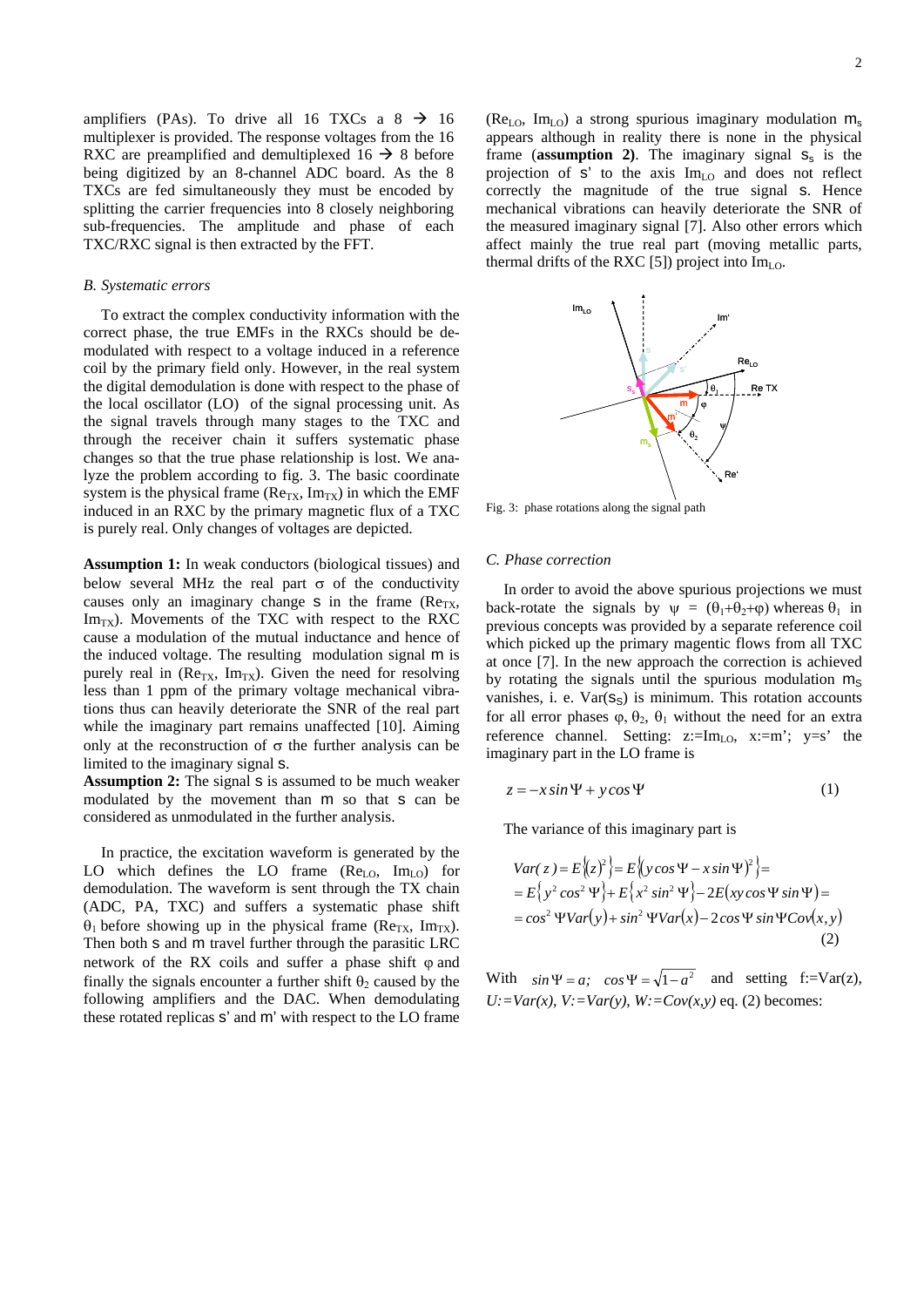$$
f(a) = (1 - a2)V + a2U - 2a\sqrt{1 - a2W}
$$
 (3)

Minimization of Var(z) with respect to  $\nu$  yields:

$$
\min_{\Psi} f \to \frac{d}{d\psi} f = 0 = \frac{df}{da} \frac{da}{d\psi} = \frac{d}{da} f \cos(\psi) \quad (4)
$$

Excluding the trivial case  $|\psi| = \pi/2$  (4) is equivalent to:

$$
U - V - W \left( \frac{\sqrt{1 - a^2}}{a} - \frac{a}{\sqrt{1 - a^2}} \right) = 0
$$
\n
$$
\Rightarrow \quad {}_{2}cot(\psi)_{1} = -\left( \frac{U - V}{2W} \right) \pm \sqrt{\left( \frac{U - V}{2W} \right)^2 + 1}
$$
\n(6)

from which we pick that  $\psi$  which minimizes Var(z).

## *D. Experimental evaluation*

*U, V*, *W* were calculated from 15 calibration frames during which we introduced vibrations (sinusoidal, 20 Hz) in the coil system with a loudspeaker so as to get sufficient variance in the data. During acquisition of the following 26 measurement frames the vibration was stopped. The correction angles were calculated only from the calibration data and then applied to the measurement data. DAQ parameters: 12 bit, 7.5 MSamples/s, 20 ms window length. Injected current: Two superimposed sinusoids, 0.85  $A_{\text{pp}}$  @ 200 kHz and 0.31  $A_{\text{pp}}$  @ 450 kHz, subfrequency spacing 300 Hz.



Fig. 4: Experiment for the determination of the SNR. The blue circles illustrate the saline bottle which was shifted after 13 frames to the opposite side of the upper RX ring. Top view.

The equivalent spectral noise voltage density (ENVD) was first determined with the empty coil

system and the PA switched off. Then we loaded the system with a plastic cylinder filled with saline (8 S/m,  $\varnothing$  7 cm, height = 10cm, orientation in z-axis) placed as shown in fig. 4. After 13 frames the object was shifted as indicated by the arrow.

#### III. RESULTS

With the PA switched off the ENVD was always less then 2 nV/sqrt(Hz) which is close to the value expected from the pre-amplifiers  $(1.5 \text{ nV/sqrt(Hz)})$ .

Fig. 5 shows the ENVD of all 8 RXC and receiving from TXC6 after switching on the PA. The noise is highest for RXC6 and the neighboring coils RXC5 and RXC7 which have high magnetic coupling with TXC6 and thus are very sensitive to vibrations. After phase correction the ENVD decreased by a factor of 21 in RXC6.



Fig. 5: Comparison of the equivalent noise voltage density between uncorrected (o) and corrected (+) data of TX channel 6

Most channels improved significantly, some by up to a factor of 100 while only in 4 channels the noise increased slightly. Fig 6 quantifies the SNR (the ratio between the std of the signal change due to the object shift and the standard deviation of the noise voltage) before (A) and after (B) correction (please note the change of the colorbar scaling). In several channels (e. g. TXC5/RXC5) the improvement is more than 30 dB as shown in fig. 7 for both frequencies. Channels with still low SNR (e. g. TXC2/RXC3) are only those which inherently exhibit poor sensitivity to the chosen locations of the test object. Typically the SNR is high at the crossings of rows/columns 1,4,5 and 8,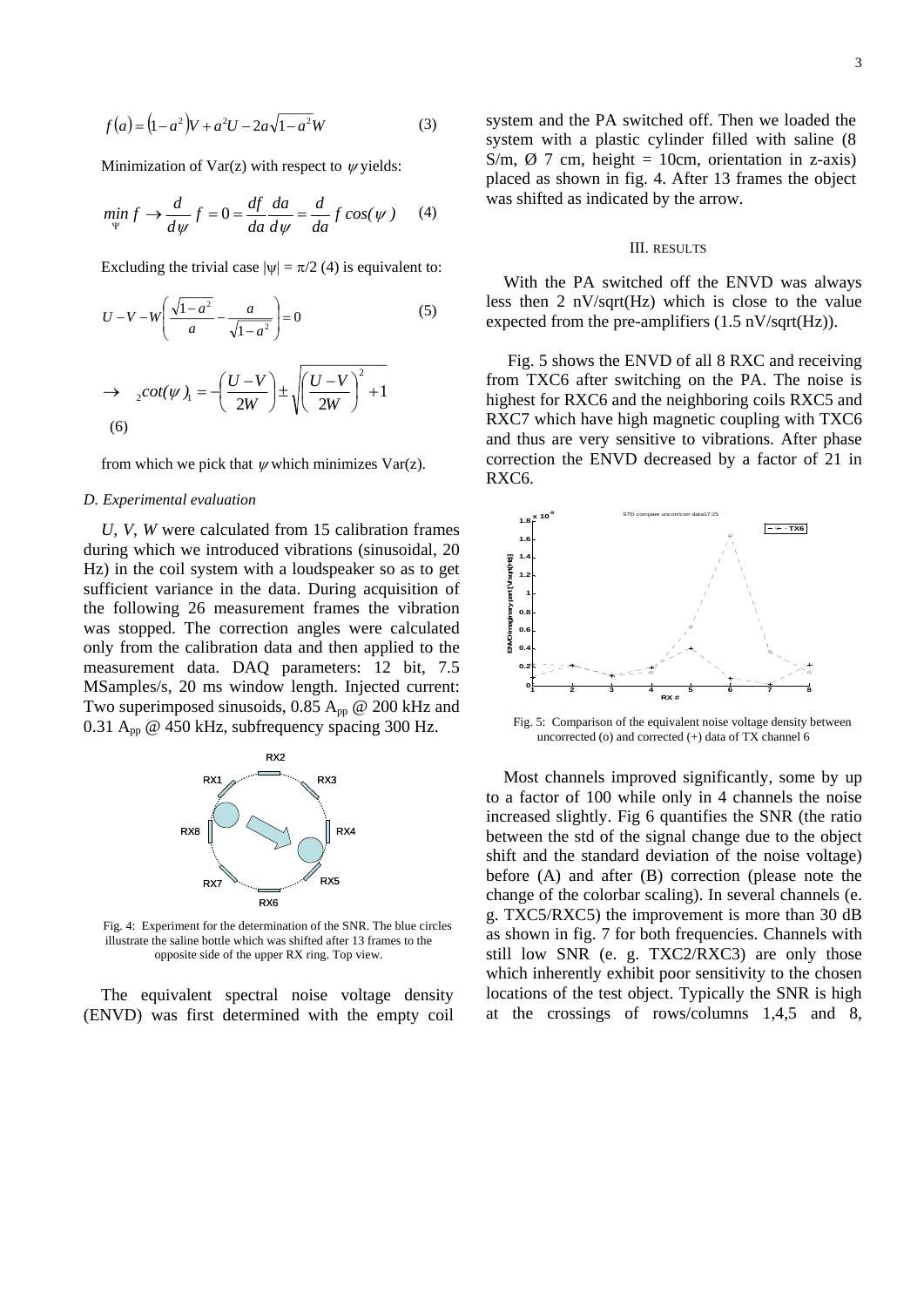respectively, because these reflect those coil combinations which were most close to the object.



Fig. 6: SNR [dB] of the uncorrected (A) and corrected (B) system. Please note the different scales on the colorbar.



## **DISCUSSION**

The proposed algorithm provides an effective correction of the phase errors in the presented MIT system without extra reference channels. Vibrational low frequency noise could be reduced and SNR increased by up to 35 dB. The gain of SNR between  $f_1$ =200 and  $f_2$ =450 kHz is about 5 dB due to the lower excitation current I at  $f_2$ . Actually the expected gain of sensitivity is I(f<sub>2</sub>)/I(f<sub>1</sub>)\*(f<sub>2</sub>/f<sub>1</sub>)<sup>2</sup> which yields 5.3 dB. In an ideally symmetric system the SNR matrix (fig. 6) should be nearly symmetric but due to different vibration dynamics of different coils the symmetry is not perfect. The achieved system performance is sufficient for low contrast conductivity imaging such as in [8].

## ACKNOWLEDGMENT

This work was supported by the SFB project F32- N18 granted by the Austrian Science Fund.

### **REFERENCES**

- 1. Griffiths H, et al (1999) Magnetic induction tomography. A measuring system for biological tissues. Ann NY Acad Sci 873: 335-345
- 2. Korjenevsky A, et al (2000) Magnetic induction tomography: Experimental realization. Physiol Meas 21: 89-94
- 3. Peyton A J et al (1996) An overview of electromagnetic inductance tomography: Description of three different systems. Meas Sci Technol 7: 261-271
- 4. Vauhkonen M, et al (2008) A measurement system and image reconstruction in magnetic induction tomography Physiol Meas 29: S445-S454
- 5. Scharfetter H, Casañas R and Rosell J (2003) Biological Tissue Characterization by Magnetic Induction Spectroscopy (MIS): Requirements and Limitations IEEE Trans Biomed Eng 50: 870-80
- 6. Karbeyaz UB, Gencer NG (2003) Electrical conductivity imaging via contactless measurements: an experimental study. IEEE Trans Med Imaging 22: 627 – 635.
- 7. H Scharfetter et al (2008) Hardware for quasi-single-shot multifrequency magnetic induction tomography (MIT): the Graz Mk2 system. Physiol. Meas 29: S431-S443
- 8. Brunner P, et al. (2006) Reconstruction of the shape of conductivity spectra using differential multi-frequency magnetic induction tomography. Physiol Meas 27: S237–S248